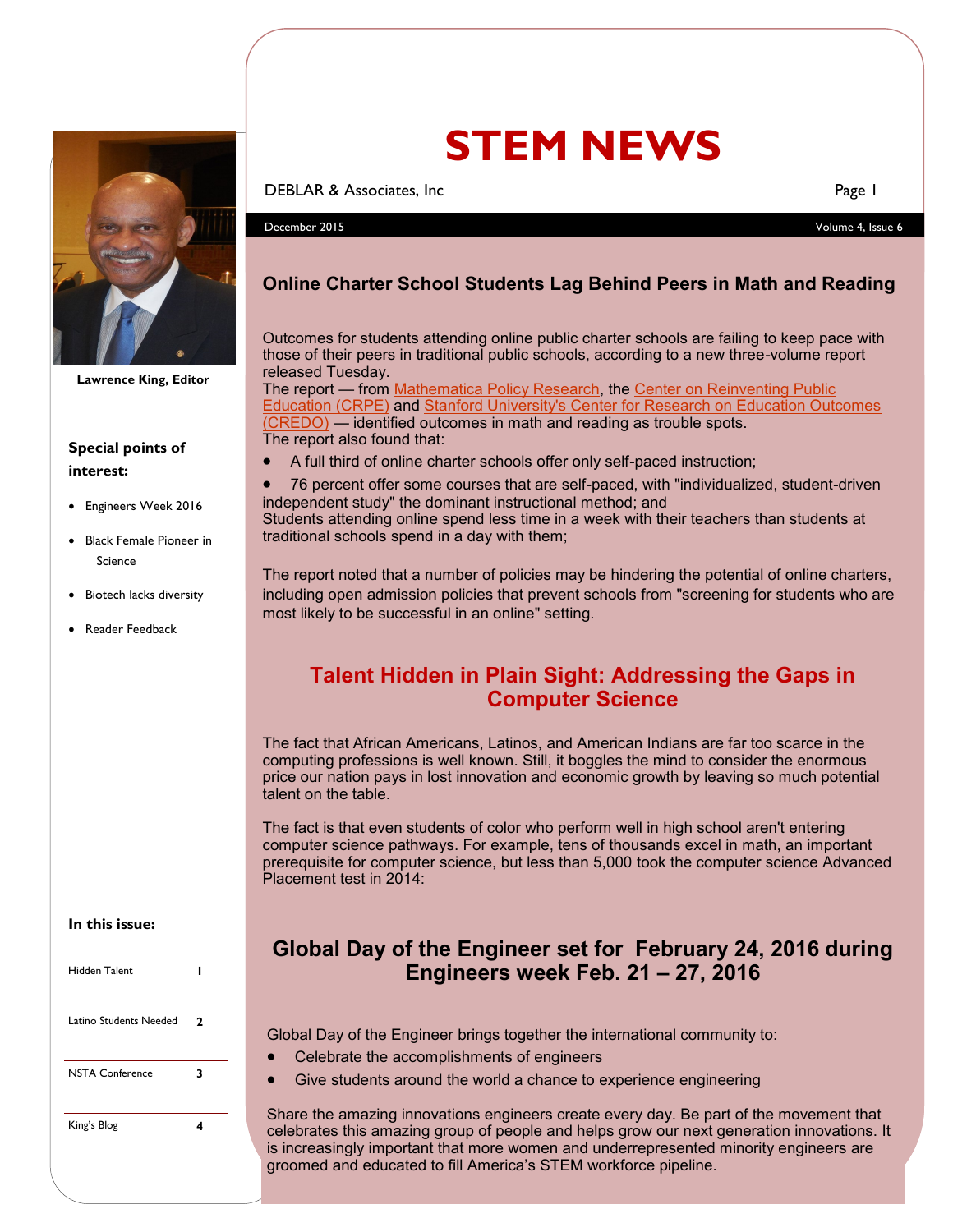## **African America Students not taking AP exam for Computer Science**

The pool of test-takers for the Advanced Placement computer science exam is still overwhelmingly white and male, according to data from the College Board, which administers the AP tests.

The number of students taking the AP computer science [exam increased by about 24 percent](http://www.edweek.org/ew/articles/2015/09/09/number-of-students-taking-ap-science-exams.html) from last year, up to 46,000 U.S. students, according to numbers released this fall. That's less growth than the exam showed the year before (it was up about 26 percent then), but still more growth than any other AP course except physics. Maryland was the state with the most test-takers overall by population.



Overall participation rates for [Advanced](http://research.collegeboard.org/programs/ap/data/participation/ap-2015)  [Placement science ex](http://research.collegeboard.org/programs/ap/data/participation/ap-2015)ams-specifically physics and computer science—have risen sharply over the last year, according to data released last week by the College Board.

The number of students taking the physics test doubled between 2014 and 2015. The College Board, which administers the AP program, said that represents the largest annual growth in any AP course in the history of the program.

# **Latino Students Needed**

Leaders of Hispanic organizations are focusing attention on getting more minority students involved with coding and computers. **Antonion Tijerino**, president and **CEO of the Hispanic Heritage Foundation,** has lamented the rhetoric around Latinos as the 2016 presidential race ramps up with bruising anti-immigrant language.

"I think the situation has gotten worse in terms of rhetoric about Latinos," Tijerino said, adding that intolerant invective "undervalues" the Hispanic community. He said Hispanics need to help fill a different kind of gap in the workforce. We clean hotel rooms, serve your food," he said. "In this case, we need to shift that into areas of coding and computer programming."

Nine out of 10 schools do not offer coding classes, and in 33 of 50 states, computer science classes are not counted as high school math or science graduation requirements, according to statistics from **Code.org.** That's just as 1.4 million new computer jobs will need to be filled over the next five years, according to the Bureau of Labor Statistics.

The Hispanic Heritage Foundation, a Virginia-based nonprofit advocating for Latinos in the U.S., started a program called [Code as a Second Language](http://www.loftcsl.org) to try to raise awareness among Latino communities about computer programming. Partnering with Google, the organization brought the program to eight cities using CS-First curriculum in middle and high schools in cities including New York, Chicago, Los Angeles, San Jose, Austin, Atlanta, Miami and Washington, D.C.

## **What is the secret to recruiting women and girls to your STEM classrooms?**

#### **It's no secret at all.**

Women and girls need to see female role models in the workplace that look like them—over and over and over again. They need to receive the message that women can work in STEM careers and be successful and fulfilled in their work life while still having a personal life, and they need to receive this message repeatedly.

#### **Reach Out To Counselors/Advisors**

Reaching out to the counselors/advisors is critical because they can provide a pipeline for female students to STEM programs so that instructors and administrators do not have to do all the recruiting directly. Instructors and administrators can provide counselors at their own schools and at feeder schools with career information and marketing materials featuring female role models on the job. Also, it's important to inform counselors that increasing the number of female students is a key goal for targeted programs so that they can help do some of the recruiting.

#### **Appeal to Female Interests in STEM When You Recruit**

Males and females—overall as a group—have different learning styles, and what appeals to them and what engages them in STEM is different. For example, research shows that, as a group, women care most about how STEM will be used to make a difference in the world, such as using engineering to make prostheses, while men are often fascinated with the technology itself, such as how big a hard drive is and how fast a processor works. These differences have implications for outreach materials and strategies. The best way to attract women and girls to STEM classes is to emphasize how the program helps others, and also focus on teamwork and collaboration, another area that research shows is appealing to women.

#### **Want to Learn More?**

These are just 2 of the 8 required recruitment elements in the WomenTech Educator's system I've developed in my over 30 years helping schools increase female enrollment in STEM and improve female and male retention. To learn more, attend my free Women and STEM Success Blueprint Webinar

[http://www.iwitts.org/free](http://www.iwitts.org/free-blueprint-webinar.html)-blueprint-webinar.html.

**By Donna Milgram, Executive Director of the Institute for Women in Trades, Technology & Science**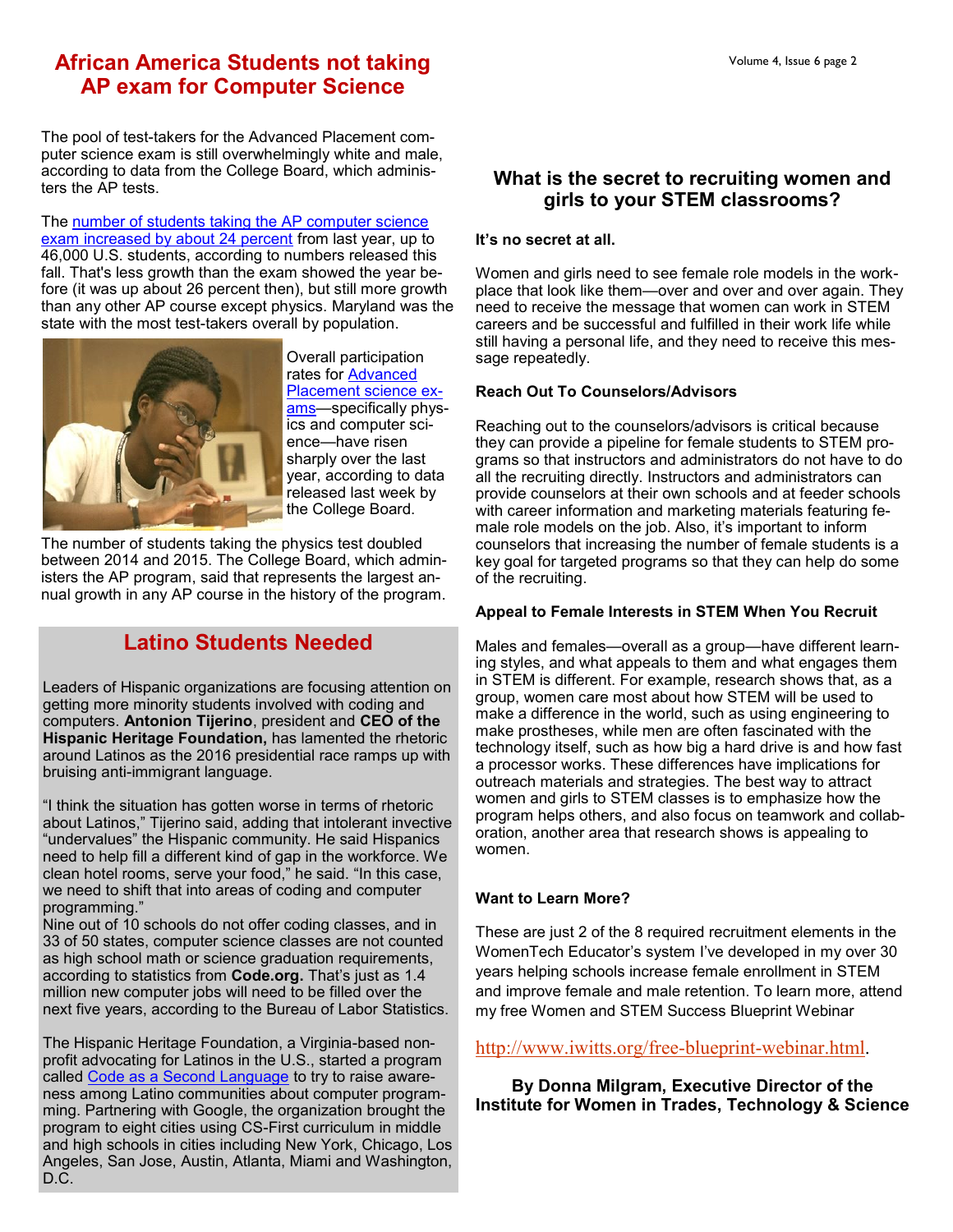## **Upcoming Conference Information**

National Science Teachers Association (NSTA ) will hold its 2016 National Conference in Nashville, Tennessee March 31 – April 3, 2016. Upcoming Regional Conferences include Philadelphia November 12-14 and Kansas City December 3-5. For more information see: [http://www.nsta.org/conferences/](http://www.georgiascienceteacher.org/EmailTracker/LinkTracker.ashx?linkAndRecipientCode=5pUbg1xs8Y%2bko9PdnPC86puq2gU%2f%2bVGpezQd8IPG5Ix3WyGrCnmug4Dr4ColYDA%2f4bT46NHMo013xtTsKviJ%2fxbyJkXzN5mS4AecBg2HJPE%3d)

NSTA Journals are peer-reviewed publications that provide support for teachers, instructors of teachers, and preservice secondary education students. Features are articles written by educators for educators. Please consider writing for one of these NSTA Journals – you are more than qualified and this is a great opportunity to share the great ideas you have and are implementing in your classrooms. You don't have to be member to be a published author in an NSTA Journal! Editors are currently calling for submissions on the following topics:

Science & Children [\(http://www.nsta.org/elementaryschool/\)](http://www.georgiascienceteacher.org/EmailTracker/LinkTracker.ashx?linkAndRecipientCode=JKJLVkjzeMz8BCI%2bUt6R%2bEKIJWZKf5rUdLlUtg3y2R0UiyjQEgcwSppDpBwbFENH2%2b0cS9%2bxexnfhFxL1BYpFgoG0PNr0MREiXihQXW4sU8%3d): The Speaking, Reading, and Writing Connection to Science – April 1 Energy – May 1

#### **Development Fund for Black Students in Science and Technology**

The **Development Fund for Black Students in Science and Technology** (DFBSST) was founded in 1983. Since its inception, **DFBSST** has provided over \$385,000 in scholarships to more than 149 students pursuing an education in science and technology. One hundred thirty (130) of these students have already graduated. **DFBSST** scholars cover a broad spectrum of technical disciplines (i.e., aerospace, civil, chemical, mechanical, electrical engineering; architecture, astrophysics, biology, chemistry, computer science, mathematics and physics).

Contact the fund for information on scholarships. 2705 Bladensburg Road, NE, Washington, DC 20018, Tel: (202) 635-3604

#### **Where are Black males in STEM?**

Advocates consistently beat the drum to find ways to engage more female and minority students in STEM fields, which are [still largely dominated by men.](http://www.usnews.com/news/stem-solutions/articles/2015/02/24/stem-workforce-no-more-diverse-than-14-years-ago) But within that group is perhaps one of the most underrepresented demographics: African-American men.

Among U.S. citizens and permanent residents, the number of black men who earn science and engineering doctorates grew by more than 25 percent in 10 years, according to [data from](http://nsf.gov/statistics/sed/2013/data/tab20.pdf)  [the National Science Foundation.](http://nsf.gov/statistics/sed/2013/data/tab20.pdf) While that appears to be a large growth, the absolute numbers barely budged between 2003 and 2013 – inching up from just 631 of 13,921 recipients to 798 of 16,542 recipients – and the representation has stayed essentially flat, between 4.5 percent and 4.8 percent of all science and engineering doctorates.

The number of science and engineering bachelor's degrees awarded to black men increased 45 percent, from 12,484 in 2002 to 18,102 in 2012. But similarly, black men as a proportion of all science and engineering bachelor's degree recipients [has remained essentially unchanged,](http://www.nsf.gov/statistics/wmpd/2013/pdf/tab5-5_updated_2014_05.pdf) at 6.1 percent in 2002 and 6.2 percent in 2012.

Many of the roadblocks that prevent young, African-American men from pursuing careers in STEM fields sound familiar: a lack of resources, role models and "relatability." The solutions, too, mirror those used to entice more women to work toward STEM careers: Start teaching and engaging students sooner, and work to dispel the curse of self-doubt.

#### **Salute to a Black Female Pioneer in Science**

Dr. Marie Maynard Daley overcame dual hurdles of racial and gender bias to pursue chemistry. Daly was educated at Hunter College High School, an all-female institution, where her ambition to become a chemist was supported and encouraged.



She enrolled in Queens College in Flushing, New York, as a com-

muting student, and graduated magna cum laude in 1942 with a bachelor's degree in chemistry. Daly researched how compounds produced in the body affect and participate in digestion. The title of her dissertation was *"A Study of the Products Formed by the Action of Pancreatic Amylase on Corn Starch."* She was awarded her doctoral degree in 1947, only three years after enrolling in the program, and was the first African American woman to obtain a Ph.D. in chemistry in the United **States** 

In 1960 she became a professor at the Albert Einstein College of Medicine, where she remained until her retirement in 1986. In addition to her research Daly was committed to developing programs to increase the enrollment of minority students in medical school and graduate science programs.

America's ability to use technology and innovation to solve problems has been the foundation for our nation's quality of life, security, and prosperity, yet as recent studies show, the decline in young people's interest , especially among underrepresented youth in science, technology, engineering, and math (STEM) education and careers threatens that foundation.